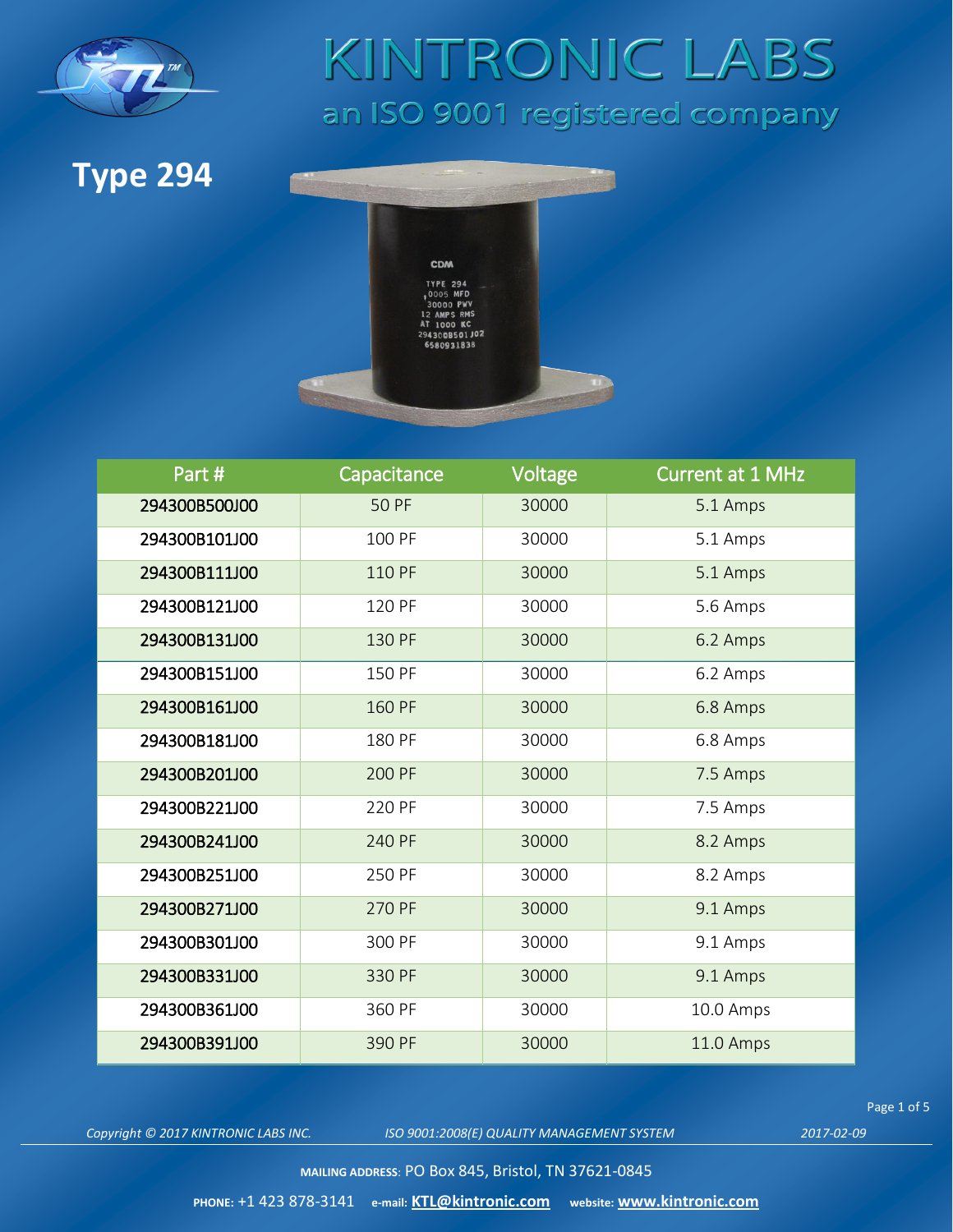

| 294300B431J00 | 430 PF  | 30000 | 11.0 Amps |
|---------------|---------|-------|-----------|
| 294300B471J00 | 470 PF  | 30000 | 11.0 Amps |
| 294300B501J00 | 500 PF  | 30000 | 12.0 Amps |
| 294300B511J00 | 510 PF  | 30000 | 12.0 Amps |
| 294300B561J00 | 560 PF  | 30000 | 13.0 Amps |
| 294300B621J00 | 620 PF  | 30000 | 13.0 Amps |
| 294300B681J00 | 680 PF  | 30000 | 13.0 Amps |
| 294300B751J00 | 750 PF  | 30000 | 15.0 Amps |
| 294300B801J00 | 800 PF  | 30000 | 15.0 Amps |
| 294300B821J00 | 820 PF  | 30000 | 15.0 Amps |
| 294300B911J00 | 910 PF  | 30000 | 15.0 Amps |
| 294300B102J00 | 1000 PF | 30000 | 16.0 Amps |
| 294250B112J00 | 1100 PF | 25000 | 18.0 Amps |
| 294250B122J00 | 1200 PF | 25000 | 18.0 Amps |
| 294250B132J00 | 1300 PF | 25000 | 18.0 Amps |
| 294250B152J00 | 1500 PF | 25000 | 20.0 Amps |
| 294250B162J00 | 1600 PF | 25000 | 20.0 Amps |
| 294250B182J00 | 1800 PF | 25000 | 22.0 Amps |
| 294200B202J00 | 2000 PF | 20000 | 22.0 Amps |
| 294200B222J00 | 2200 PF | 20000 | 24.0 Amps |
| 294200B242J00 | 2400 PF | 20000 | 24.0 Amps |
| 294200B252J00 | 2500 PF | 20000 | 24.0 Amps |
| 294200B272J00 | 2700 PF | 20000 | 24.0 Amps |
| 294200B302J00 | 3000 PF | 20000 | 27.0 Amps |
| 294200B332J00 | 3300 PF | 20000 | 27.0 Amps |
| 294200B362J00 | 3600 PF | 20000 | 27.0 Amps |
| 294200B392J00 | 3900 PF | 20000 | 30.0 Amps |

*Copyright © 2017 KINTRONIC LABS INC. ISO 9001:2008(E) QUALITY MANAGEMENT SYSTEM 2017-02-09*

Page 2 of 5

**MAILING ADDRESS**: PO Box 845, Bristol, TN 37621-0845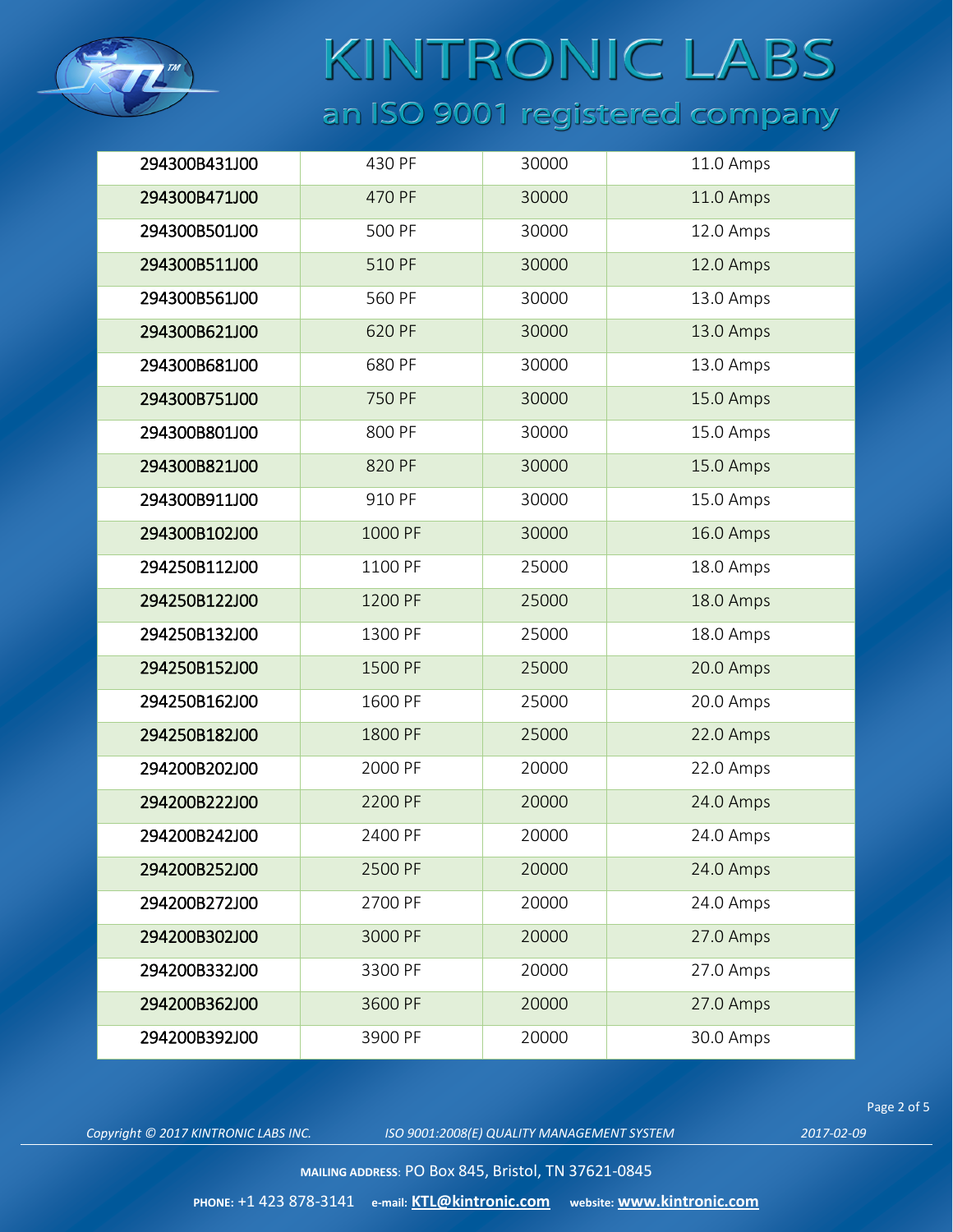

| 294200B402J00 | 4000 PF  | 20000 | 30.0 Amps |
|---------------|----------|-------|-----------|
| 294150B432J00 | 4300 PF  | 15000 | 30.0 Amps |
| 294150B472J00 | 4700 PF  | 15000 | 30.0 Amps |
| 294150B502J00 | 5000 PF  | 15000 | 33.0 Amps |
| 294200B502J00 | 5000 PF  | 20000 | 33.0 Amps |
| 294150B512J00 | 5100 PF  | 15000 | 33.0 Amps |
| 294150B562J00 | 5600 PF  | 15000 | 36.0 Amps |
| 294150B602J00 | 6000 PF  | 15000 | 36.0 Amps |
| 294150B622J00 | 6200 PF  | 15000 | 36.0 Amps |
| 294150B682J00 | 6800 PF  | 15000 | 36.0 Amps |
| 294150B752J00 | 7500 PF  | 15000 | 36.0 Amps |
| 294120B802J00 | 8000 PF  | 12000 | 39.0 Amps |
| 294120B822J00 | 8200 PF  | 12000 | 39.0 Amps |
| 294120B912J00 | 9100 PF  | 12000 | 39.0 Amps |
| 294100B103J00 | 10000 PF | 10000 | 43.0 Amps |
| 294100B113J00 | 11000 PF | 10000 | 43.0 Amps |
| 29480B123J00  | 12000 PF | 8000  | 43.0 Amps |
| 29480B133J00  | 13000 PF | 8000  | 47.0 Amps |
| 29480B153J00  | 15000 PF | 8000  | 47.0 Amps |
| 29480B163J00  | 16000 PF | 8000  | 47.0 Amps |
| 29460B183J00  | 18000 PF | 6000  | 51.0 Amps |
| 29460B203J00  | 20000 PF | 6000  | 51.0 Amps |
| 29460B223J00  | 22000 PF | 6000  | 51.0 Amps |
| 29460B243J00  | 24000 PF | 6000  | 56.0 Amps |
| 29460B273J00  | 27000 PF | 6000  | 56.0 Amps |
| 29460B303J00  | 30000 PF | 6000  | 56.0 Amps |
| 29450B333J00  | 33000 PF | 5000  | 56.0 Amps |
|               |          |       |           |

*Copyright © 2017 KINTRONIC LABS INC. ISO 9001:2008(E) QUALITY MANAGEMENT SYSTEM 2017-02-09*

Page 3 of 5

**MAILING ADDRESS**: PO Box 845, Bristol, TN 37621-0845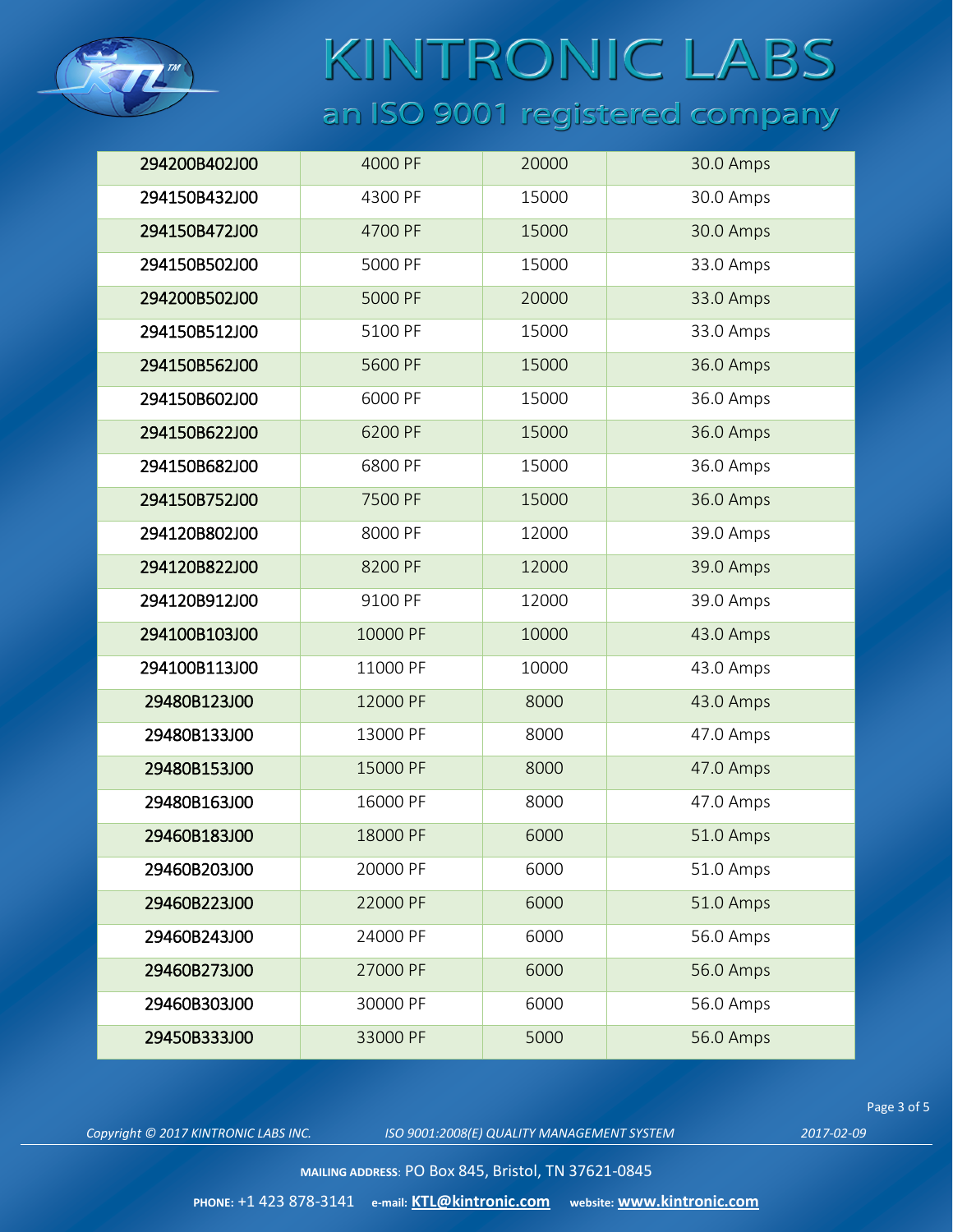

| 29450B363J00 | 36000 PF  | 5000 | 56.0 Amps |
|--------------|-----------|------|-----------|
| 29450B393J00 | 39000 PF  | 5000 | 56.0 Amps |
| 29450B403J00 | 40000 PF  | 5000 | 56.0 Amps |
| 29450B433J00 | 43000 PF  | 5000 | 56.0 Amps |
| 29450B473J00 | 47000 PF  | 5000 | 56.0 Amps |
| 29450B513J00 | 51000 PF  | 5000 | 56.0 Amps |
| 29450B563J00 | 56000 PF  | 5000 | 56.0 Amps |
| 29450B623J00 | 62000 PF  | 5000 | 56.0 Amps |
| 29440B683J00 | 68000 PF  | 4000 | 56.0 Amps |
| 29440B753J00 | 75000 PF  | 4000 | 62.0 Amps |
| 29430B823J00 | 82000 PF  | 3000 | 62.0 Amps |
| 29430B913J00 | 91000 PF  | 3000 | 62.0 Amps |
| 29430B104J00 | 100000 PF | 3000 | 62.0 Amps |

Page 4 of 5

*Copyright © 2017 KINTRONIC LABS INC. ISO 9001:2008(E) QUALITY MANAGEMENT SYSTEM 2017-02-09*

**MAILING ADDRESS**: PO Box 845, Bristol, TN 37621-0845